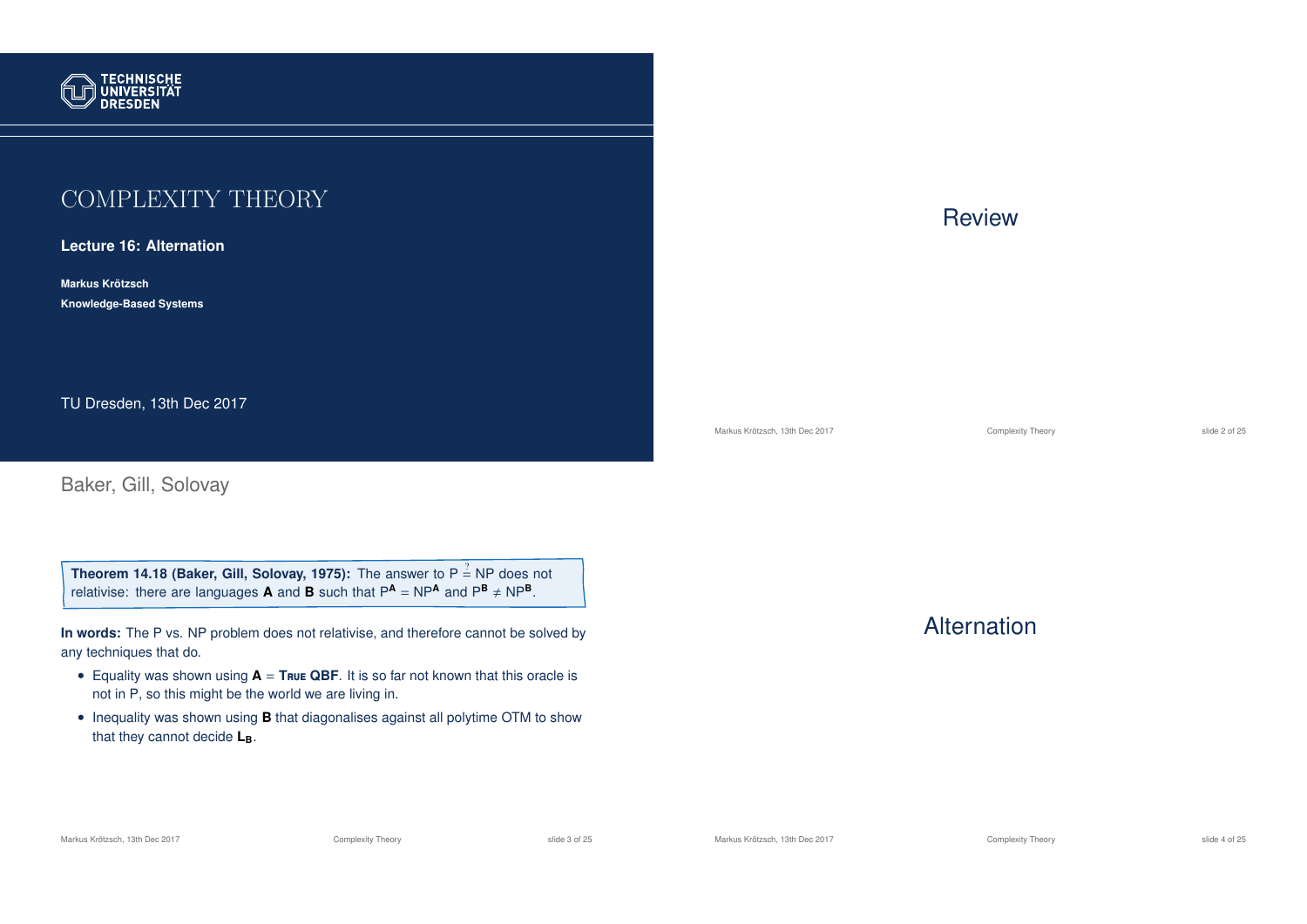## Alternating Computations

### Non-deterministic TMs:

- Accept if there is an accepting run.
- Used to define classes like NP

Complements of non-deterministic classes:

- Accept if all runs are accepting.
- Used to define classes like coNP

We have seen that existential and universal modes can also alternate:

- Players take turns in games
- Quantifiers may alternate in QBF

Is there a suitable Turing Machine model to capture this?

Markus Krötzsch, 13th Dec 2017 **Complexity Theory** Complexity Theory slide 5 of 25

## Alternating Turing Machines: Acceptance

### Acceptance is defined inductively:

**Definition 16.2:** The set of accepting configurations of an ATM M is the least set of configurations *C* for which either of the following is true:

- *C* is existential and some successor configuration of *C* is accepting.
- *C* is universal and all successor configurations of *C* are accepting.
- M accepts a word *w* if the start configuration on *w* is accepting.

**Note 1:** configurations with no successor are a base case, since we have:

- An existential configuration without any successor configurations is rejecting.
- A universal configuration without any successor configurations is accepting.

Hence we don't need to specify accepting or rejecting states explicitly.

**Note 2:** defining this to be the least set implies that infinite runs are never enough to declare a configuration to be accepting.

# Alternating Turing Machines

**Definition 16.1:** An alternating Turing machine (ATM)  $M = (O, \Sigma, \Gamma, \delta, q_0)$  is a Turing machine with a non-deterministic transition function  $\delta \colon Q \times \Gamma \to 2^{Q \times \Gamma \times (L,R)}$ whose set of states is partitioned into existential and universal states:

*Q*∃: set of existential states *Q*∀: set of universal states

- Configurations of ATMs are the same as for (N)TMs:  $tape(s) + state + head position$
- A configuration can be universal or existential, depending on whether its state is universal or existential
- Possible transitions between configurations are defined as for NTMs

Markus Krötzsch, 13th Dec 2017 **Complexity Theory** Complexity Theory **Complexity Theory** slide 6 of 25

## Nondeterminism and Parallelism

ATMs can be seen as a generalisation of non-deterministic TMs:

An NTM is an ATM where all states are existential (besides the single accepting state, which is always universal according to our definition).

ATMs can be seen as a model of parallel computation:

In every step, fork the current process to create sub-processes that explore each possible transition in parallel

- for universal states, combine the results of sub-processes with AND
- for existential states, combine the results of sub-processes with OR

Alternative view: an ATM accepts if its computation tree, considered as an AND-OR tree, evaluates to true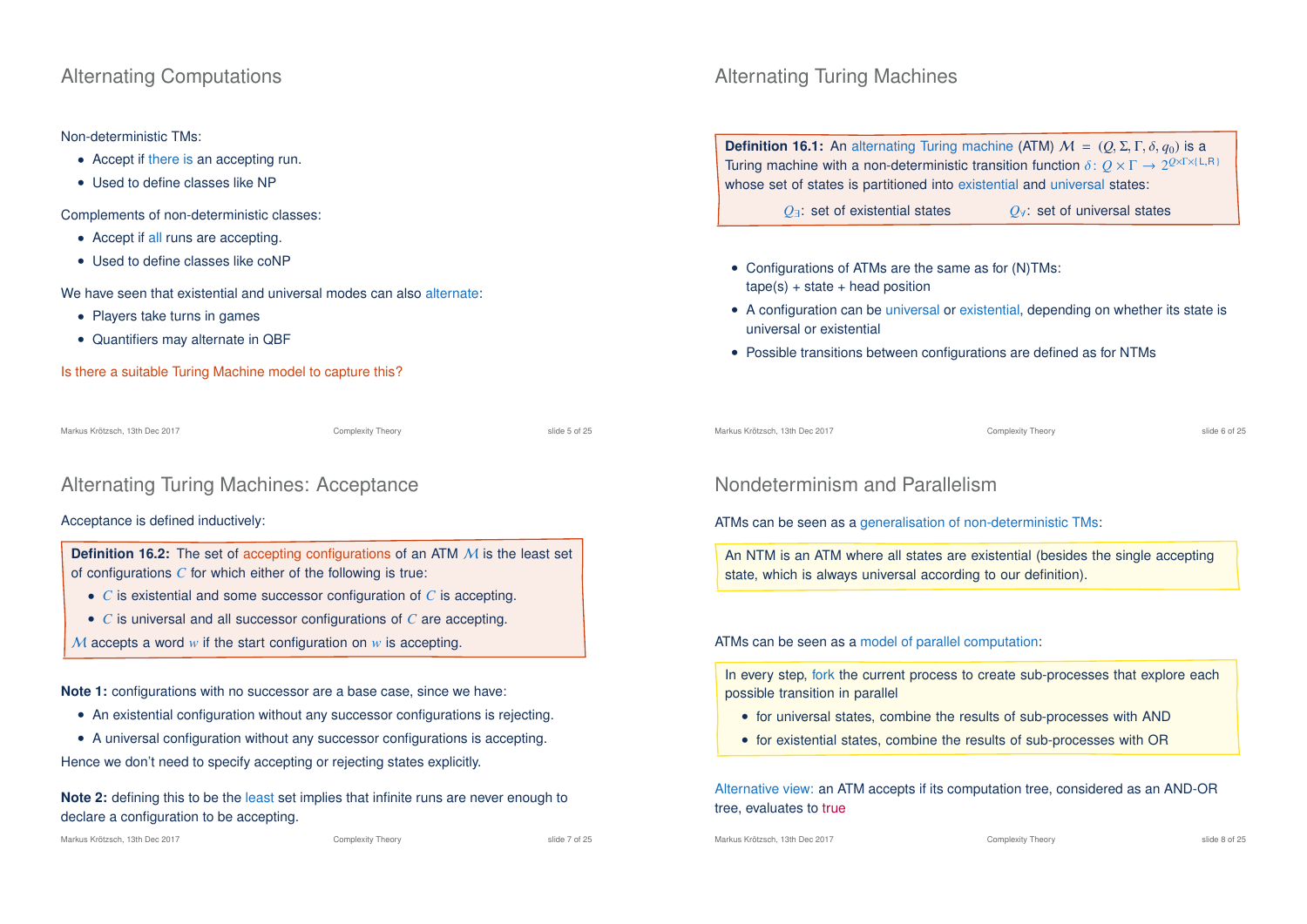## Example: Alternating Algorithm for MinFormula

| <b>MINFORMULA</b> |                                                                                                        |  |  |
|-------------------|--------------------------------------------------------------------------------------------------------|--|--|
|                   | Input: A propositional formula $\varphi$ .                                                             |  |  |
|                   | Problem: Is $\varphi$ the shortest formula that is satisfied<br>by the same assignments as $\varphi$ ? |  |  |

#### **M**in**F**ormula can be solved by an alternating algorithm:



## Time and Space Bounded ATMs

As before, time and space bounds apply to any computation path in the computation tree.

**Definition 16.3:** Let M be an alternating Turing machine and let  $f : \mathbb{N} \to \mathbb{R}^+$  be a function.

- (1) M is *f*-time bounded if it halts on every input  $w \in \Sigma^*$  and on every computation path after ≤*f*(|*w*|) steps.
- (2) M is *f*-space bounded if it halts on every input  $w \in \Sigma^*$  and on every computation path using ≤*f*(|*w*|) cells on its tapes.

(Here we typically assume that Turing machines have a separate input tape that we do not count in measuring space complexity.)

Example: Alternating Algorithm for Geography

### Recall the **GEOGRAPHY** game discussed in Lecture 10:

| 01 ALTGEOGRAPHY (directed graph $G$ , start node $s$ ) : |                                                                              |  |  |  |
|----------------------------------------------------------|------------------------------------------------------------------------------|--|--|--|
|                                                          | 02 Visited := ${s}$ // visited nodes                                         |  |  |  |
|                                                          | 03 $cur := s$ // current node                                                |  |  |  |
| $\mathsf{N}4$                                            | while true:                                                                  |  |  |  |
|                                                          | 05 // existential move:                                                      |  |  |  |
| 06                                                       | <b>if</b> all successors of cur are in Visited:                              |  |  |  |
| 07                                                       | return false                                                                 |  |  |  |
| 08                                                       | existentially quess $cur :=$ unvisited successor of cur                      |  |  |  |
| 09 <sup>°</sup>                                          | Visited := Visited $\cup$ {cur}                                              |  |  |  |
| 10 <sup>°</sup>                                          | // universal move:                                                           |  |  |  |
| 11                                                       | <b>if</b> all successors of cur are in Visited:                              |  |  |  |
| 12.                                                      | return true                                                                  |  |  |  |
| 13                                                       | universally choose cur: = unvisited successor of cur                         |  |  |  |
| 14                                                       | Visited := Visited $\cup$ {cur}                                              |  |  |  |
|                                                          |                                                                              |  |  |  |
|                                                          | Markus Krötzsch, 13th Dec 2017<br><b>Complexity Theory</b><br>slide 10 of 25 |  |  |  |

# Defining Alternating Complexity Classes

## **Definition 16.4:** Let  $f : \mathbb{N} \to \mathbb{R}^+$  be a function.

- (1) ATime( $f(n)$ ) is the class of all languages **L** for which there is an  $O(f(n))$ -time bounded alternating Turing machine deciding **L**.
- (2) ASpace( $f(n)$ ) is the class of all languages **L** for which there is an *O*(*f*(*n*))-space bounded alternating Turing machine deciding **L**.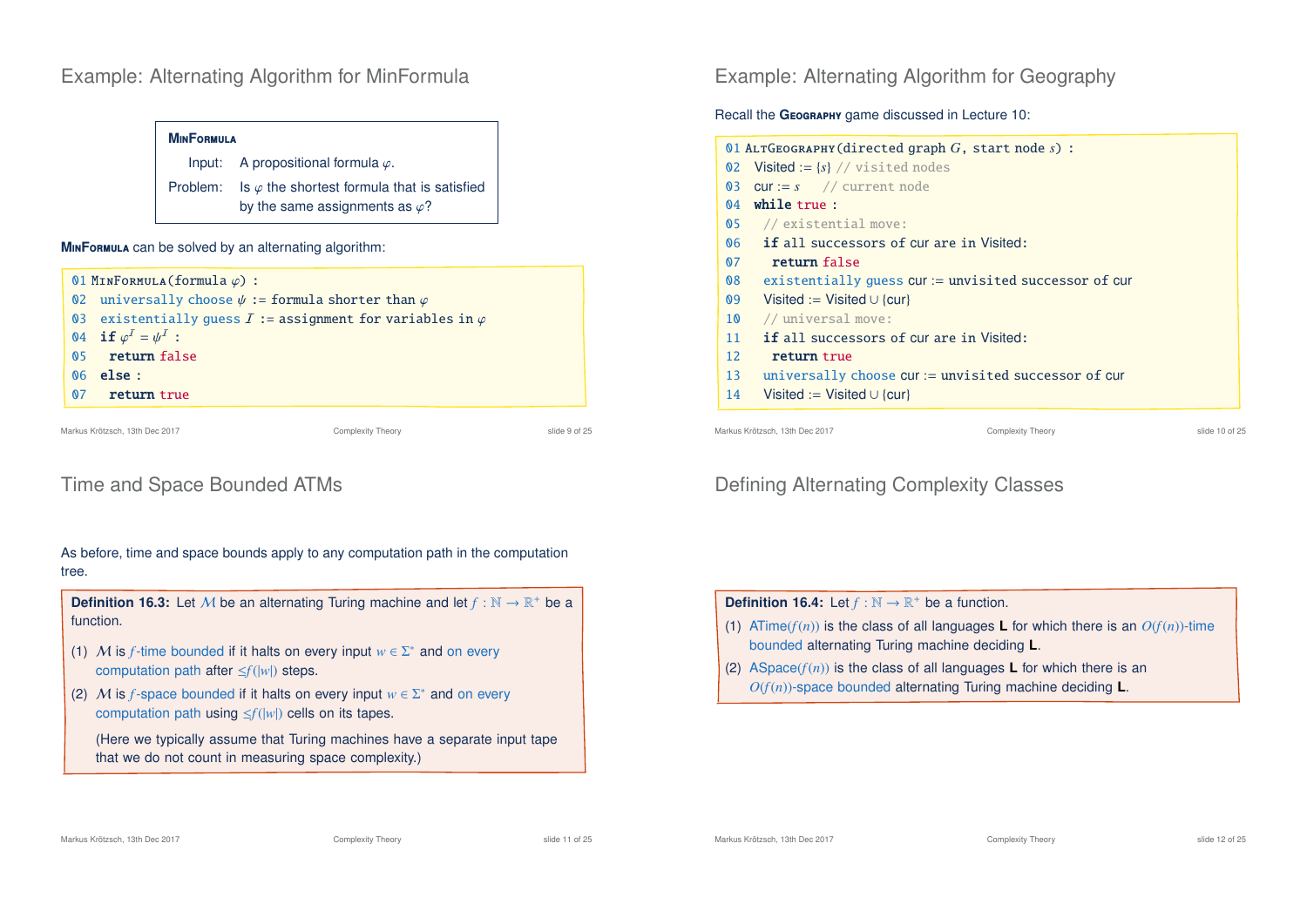## Common Alternating Complexity Classes



Markus Krötzsch, 13th Dec 2017 Complexity Theory slide 13 of 25

## Example: Complement of **M**in**F**ormula

### Original algorithm:





## Alternating Complexity Classes: Basic Properties

#### Nondeterminism:

ATMs can do everything that the corresponding NTMs can do, e.g., NP  $\subseteq$  APTime

Reductions: Polynomial many-one reductions can be used to show membership in many alternating complexity classes, e.g., if **L** ∈ APTime and **L** <sup>0</sup> ≤*<sup>p</sup>* **L** then **L** <sup>0</sup> ∈ APTime.

In particular: PSpace ⊆ APTime (since **G**eography ∈ APTime)

Complementation: ATMs are easily complemented:

- Let M be an ATM accepting language **L**(M)
- Let  $M'$  be obtained from  $M$  by swapping existential and universal states
- Then  $L(\mathcal{M}') = L(\mathcal{M})$

For alternating algorithms this means: (1) negate all return values, (2) swap universal and existential branching points

Markus Krötzsch, 13th Dec 2017 Complexity Theory slide 14 of 25

# Alternating Time vs. Deterministic Space

Markus Krötzsch, 13th Dec 2017 **Complexity Theory** Complexity Theory slide 16 of 25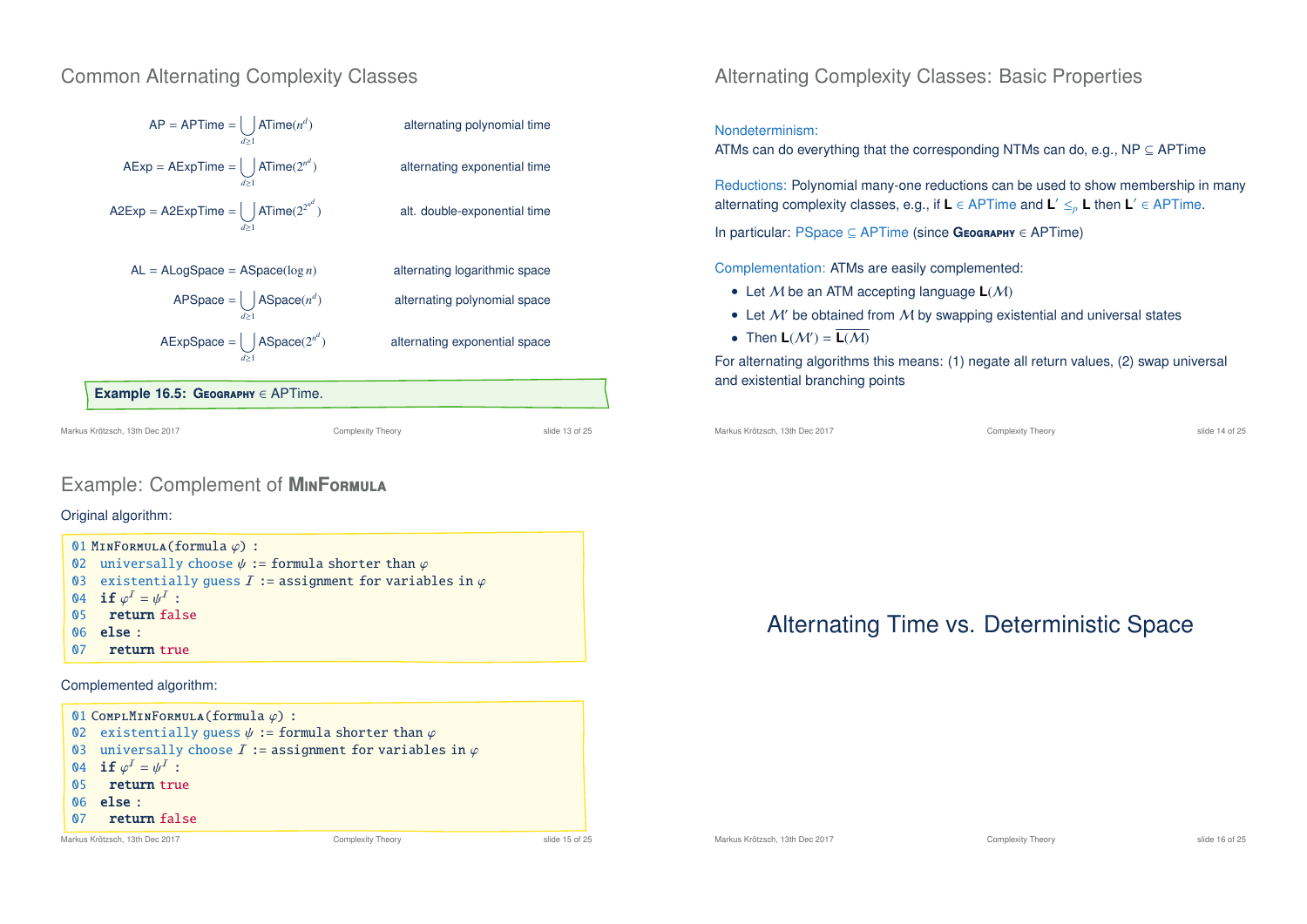## From Alternating Time to Deterministic Space

**Theorem 16.6:** For  $f(n) \ge n$ , we have ATime( $f$ )  $\subseteq$  DSpace( $f^2$ ).

**Proof:** We simulate an ATM M using a TM S:

- $S$  performs a depth-first search of the configuration tree of  $M$
- The acceptance status of each node is computed recursively (similar to typical PSpace algorithms we have seen before)
- M accepts exactly if the root of the configuration tree is accepting

The maximum recursion depth is  $f(n)$ . The maximum size of a configuration is  $O(f(n))$ . Hence the claim follows.  $\Box$ 

**Note:** The result can be strengthened to ATime(*f*) ⊆ DSpace(*f*) by not storing the whole configuration. See [Sipser, Lemma 10.22].

```
Markus Krötzsch, 13th Dec 2017 Complexity Theory slide 17 of 25
```
# Harvest: Alternating Time = Deterministic Space

### For  $f(n) > n$ , we have shown

 $\textsf{ATime}(f) \subseteq \textsf{DSpace}(f^2)$ ) and DSpace(*f*) ⊆ NSpace(*f*) ⊆ ATime(*f*<sup>2</sup>).

The quadratic increase is swallowed by (super)polynomial bounds:

**Corollary 16.8 ("Alternating Time = Deterministic Space"):** APTime = PSpace and AExpTime = ExpSpace.

### **Proof:**

- ATime $(n^d) \subseteq DSpace(n^{2d}) \subseteq PSpace$  $DSpace(n^d) ⊆ NSpace(n^d) ⊆ ATime(n^{2d}) ⊆ APTime$
- Second claim is left as an exercise **the second claim** is left as an exercise

One can also read this as "Parallel Time = Sequential Space."

#### Markus Krötzsch, 13th Dec 2017 **Complexity Theory** Complexity Theory slide 19 of 25

## From Nondeterministic Space to Alternating Time

**Theorem 16.7:** For  $f(n) \ge n$ , we have NSpace( $f$ )  $\subseteq$  ATime( $f^2$ ).

**Proof:** We simulate an NTM M using an ATM S. Challenge: the computing paths of  $M$  might be up to  $2^{df(n)}$  in length. Solution: recursively solve Yieldability problems, as in Savitch's Theorem:

- We want to check if M can go from configuration  $C_1$  to  $C_2$  in at most k steps
- To do this, existentially guess an intermediate configuration *C* 0 .
- Universally check if  $M$  can go from  $C_1$  to  $C'$  in  $k/2$  steps, and from  $C'$  to  $C_2$  in  $k/2$ steps.

Storing one intermediate configuration  $C'$  takes space  $O(f(n))$ . Maximal recursion depth is  $O(f(n))$ . Hence the result follows.

```
Markus Krötzsch, 13th Dec 2017 Complexity Theory slide 18 of 25
```
# Alternating Space vs. Deterministic Time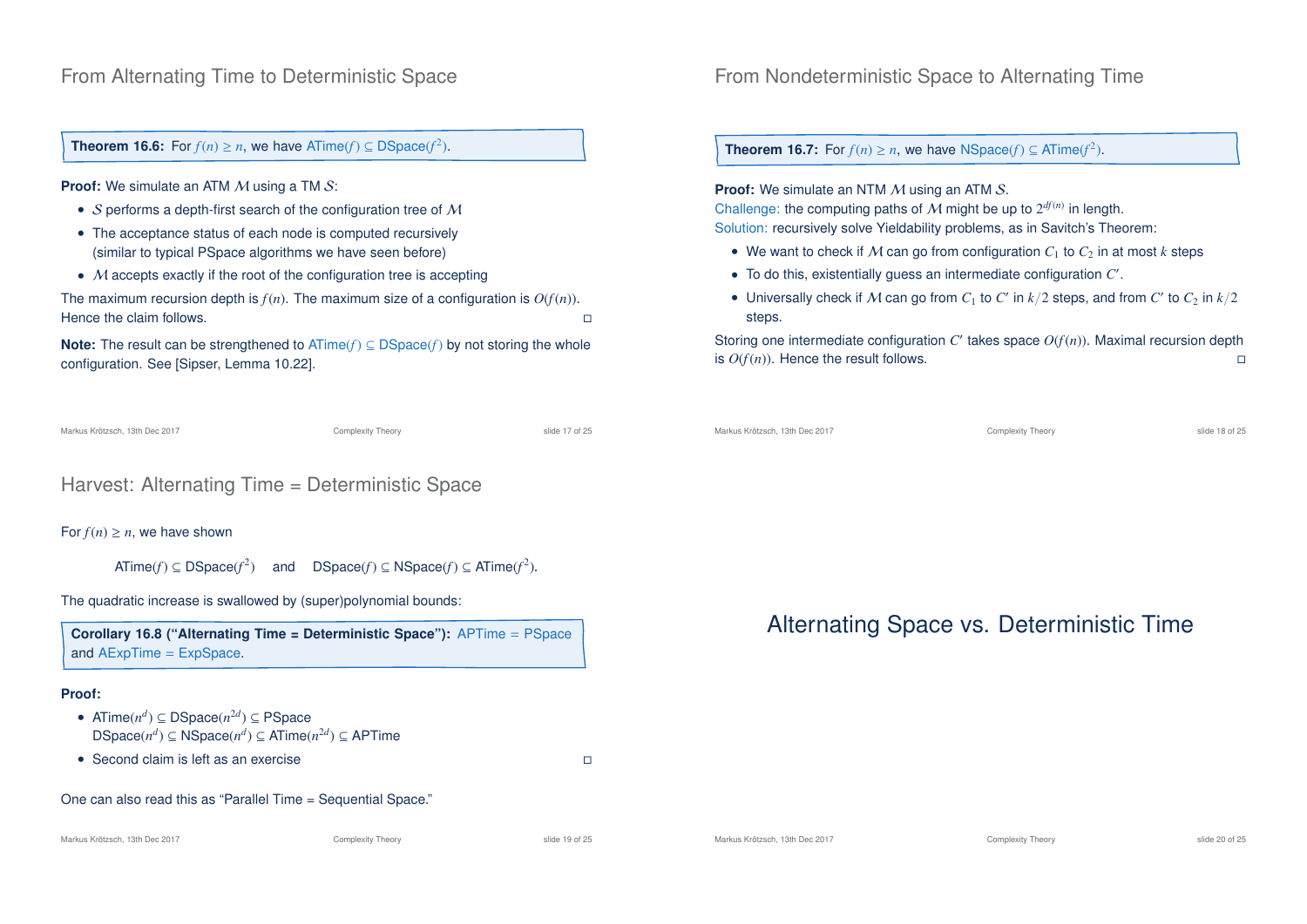In this direction, the increase is exponential:

## **Theorem 16.9:** For  $f(n) \ge \log n$ , we have  $\text{ASpace}(f) \subseteq \text{DTime}(2^{O(f)})$ .

**Proof:** The proof is similar to the exponential deterministic simulation of space-bounded NTMs in Lecture 9 (Theorem 9.7):

- Construct configuration graph of ATM
- Iteratively compute acceptance status of each configuration
- Check if starting configuration is accepting

Each step can be done in exponential time (in particular, computing the acceptance condition in each step is no more difficult than for plain NTMs).

Markus Krötzsch, 13th Dec 2017 Complexity Theory slide 21 of 25

## From Deterministic Time To Alternating Space (2)

**Notation:** The proof is easier if we write a configuration  $\sigma_1 \cdots \sigma_{i-1} q \sigma_i \sigma_{i+1} \cdots \sigma_m$ as a sequence

 $* \sigma_1 \cdots \sigma_{i-1} \langle a, \sigma_i \rangle \sigma_{i+1} \cdots \sigma_m *$ 

of symbols from the set  $\Omega = \{*\} \cup \Gamma \cup (O \times \Gamma)$ .

Then the Ω-symbol (state and tape) at position *i* follows deterministically from the  $Ω$ -symbols at positions  $i - 1$ ,  $i$ , and  $i + 1$  in the previous step. We write  $\mathcal{M}(\omega_{i-1}, \omega_i, \omega_{i+1})$  for this symbol.

### **Proof idea:**

- Only store a pointer to one cell in one configuration of  $M$
- Verify the contents of current cell *i* in step *j* by guessing the previous cell contents  $ω_{i-1}$ ,  $ω_i$ ,  $ω_{i+1}$  in step *j*.
- Check iteratively that the guessed symbols are correct

## From Deterministic Time To Alternating Space

The exponential blow-up can be reversed when going back to ATMs:

### **Theorem 16.10:**

If  $f(n) \ge \log n$  is space-constructible, then  $DTime(2^{O(f)}) \subseteq \text{ASpace}(f)$ .

**Proof:** We show: for any  $g(n) \ge n$ , we have  $DTime(g) \subseteq ASpace(log g)$ .

We simulate a TM  $M$  using an ATM  $S$ . This is not so easy:

- A computation of  $M$  is exponentially longer than the space available to  $S$  $\rightarrow$  we solved this before with Yieldability
- A configuration of  $M$  is exponentially longer than the space available to  $S$  $\rightarrow$  this is more tricky ...

There is a coarse proof sketch in [Sipser, Lemma 10.25]. We follow a more detailed proof from the lecture notes of Erich Grädel [Complexity Theory, WS 2009/10] (link).

Markus Krötzsch, 13th Dec 2017 Complexity Theory slide 22 of 25

# From Deterministic Time To Alternating Space (3)

### Let  $h : \mathbb{N} \to \mathbb{R}$  be a space-constructible function in  $O(g)$  that defines the exact time bound for M (no *O*-notation).

|                | 01 ATMSIMULATETM (TM $M$ , input word $w$ , time bound $h$ ) :                     |                |  |
|----------------|------------------------------------------------------------------------------------|----------------|--|
| 02             | existentially guess $s \leq h( w )$ // halting step                                |                |  |
| Q <sub>3</sub> | existentially guess $i \in \{0, , s\}$ // halting position                         |                |  |
| 04             | existentially quess $\omega \in O \times \Sigma$ // halting cell + state           |                |  |
| 05             | <b>if</b> M would not halt in $\omega$ :                                           |                |  |
| 06             | return false                                                                       |                |  |
| 07             | <b>for</b> $j = s, , 1$ <b>do</b> :                                                |                |  |
| 08             | existentially guess $\langle \omega_{-1}, \omega_0, \omega_1 \rangle \in \Omega^3$ |                |  |
| 09             | <b>if</b> $\mathcal{M}(\omega_{-1}, \omega_0, \omega_{+1}) \neq \omega$ :          |                |  |
| 10             | return false                                                                       |                |  |
| 11             | universally choose $\ell \in \{-1, 0, 1\}$                                         |                |  |
| 12             | $\omega := \omega_{\ell}$                                                          |                |  |
|                | 13 $i := i + \ell$                                                                 |                |  |
| 14             | // after tracing back s steps, check input configuration:                          |                |  |
| 15             | <b>return</b> "input configuration of M on w has $\omega$ at position i"           |                |  |
|                | Markus Krötzsch, 13th Dec 2017<br><b>Complexity Theory</b>                         | slide 24 of 25 |  |